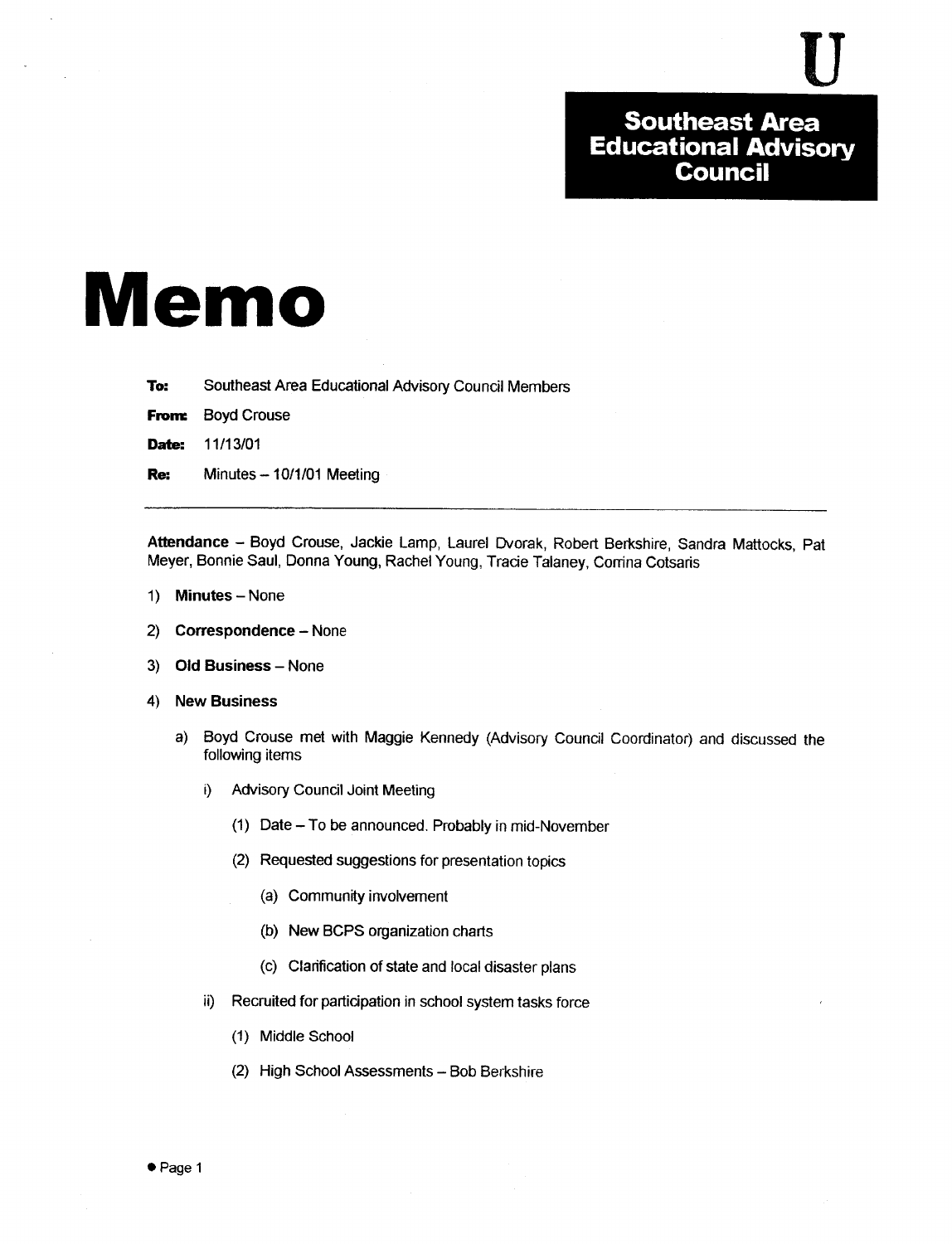- (3) Curriculum Committee Tracie Talany
- (4) Technology Steve Crum; Tracie Talany
- (5) Calendar-Sandra Mattocks
- iii) Reaction to idea of joint meetings with other Advisory Councils. Topics of interest across the county. Public would be invited.
	- (1) Monthly business meeting would be needed to stay on top of community issues
	- (2) Good idea
	- (3) Have  $1 2$  per year
	- (4) Suggested conducting  $1 2$  meetings per year
- b) Southeast Area Pre-Budget Meeting
	- i) Maggie Kennedy will attend
	- ii) Suggestion to contact schools to participate. Sent invitation to principals and PTA Presidents.
- 5) Southeast Area Issues & Concerns Concern expressed about lack of climate control, specifically air conditioning, in computer room. Discussion ensued . No additional action required.

# 6) Director's Report

- a) Smooth opening for first day of school
- b) Despite some confusion over dismissal procedure, pleased with handling the effects of 9/11 terrorist attacks.
- c) Hawthom Elementary School Closed due to maintenance accident involving asbestos. Will reopen when air quality meets required standards.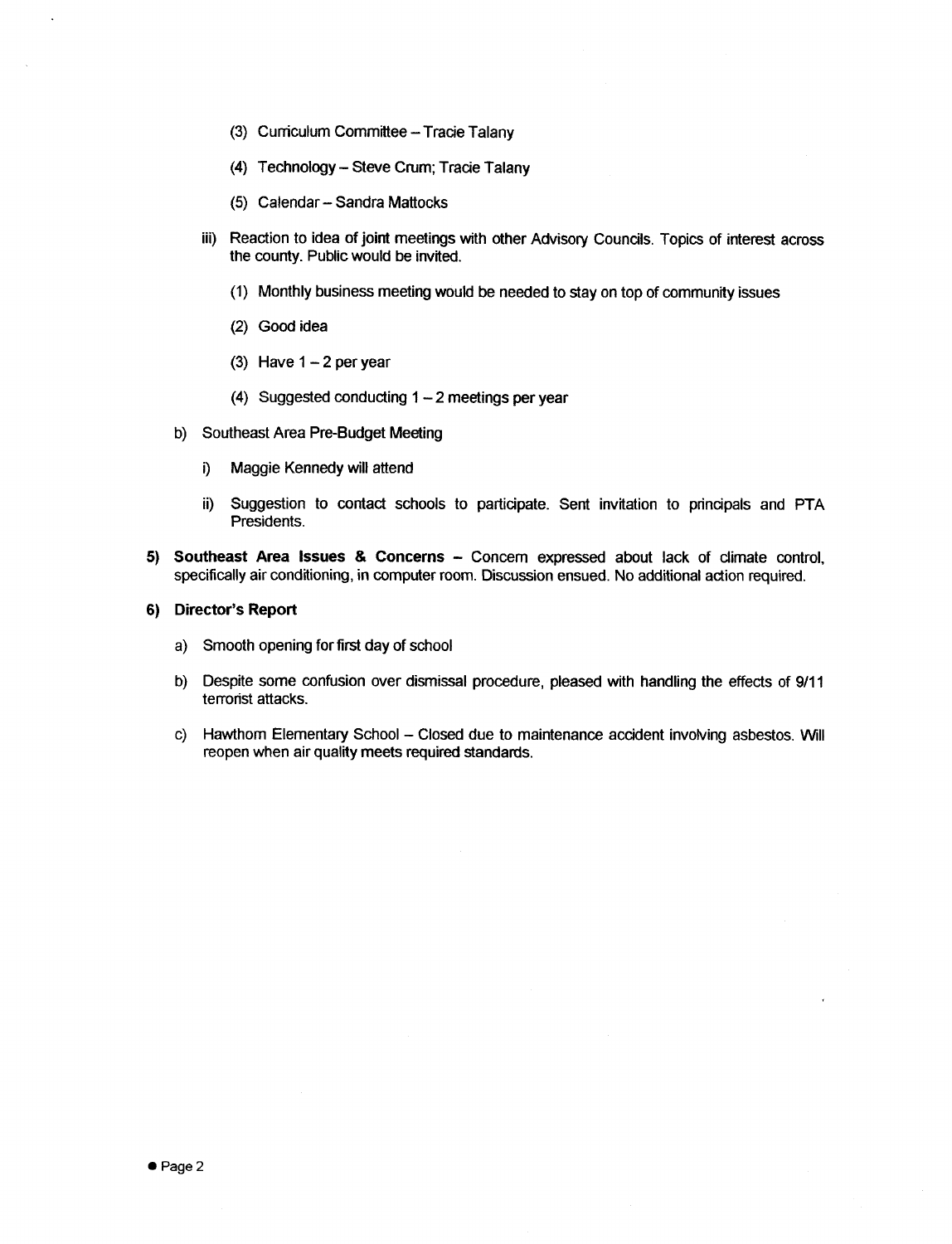# **Southeast Area<br>Educational Advise<br>Council**<br>November 13, 2001 Educational Advisory Council

November 13, 2001

Board of Education Baltimore County Public Schools 6901 Charles Street Towson, MD 21204

Dear Board Members:

The Southeast Area Educational Advisory Council held their 2002 - 2003 pre-budget meeting on October 16, <sup>2001</sup> at Sollers Point/Southeast High School . We had the pleasure of presentations from residents and school staff members of our community.

As you review the attached summary, you will begin to see <sup>a</sup> common theme in all of their requests . The Southeast area is asking that we build on our past successes. There have been many new and improved resources brought into our schools over the years. Our world is expanding beyond our own neighborhoods; our perspectives now need to be global. We must support these resources and allow all of our children equal access to all educational opportunities so they may expand their horizons. The requests brought forth by our community are pointed towards meeting the goal of achievement for all students. These requests further aligns with the following key strategies detailed in the Blueprint for Progress:

- "Establish a flexible and responsive direction for the use of technology to prepare students  $\bullet$ to meet the requirements of a technologically oriented society and to meet the data access needs of staff members."
- "Provide the necessary student support services that will enable all students to maximized  $\bullet$ their educational opportunities ."
- "Provide safe and well-maintained facilities that will enhance the implementation of instructional programs.

We look forward to working with you, the various stakeholder groups within the school system, and our elected officials in this most important responsibility - the education of our children.

Sincerely,

Boyd H. Crouse Chairman, Southeast Area Educational Advisory Council

Attachment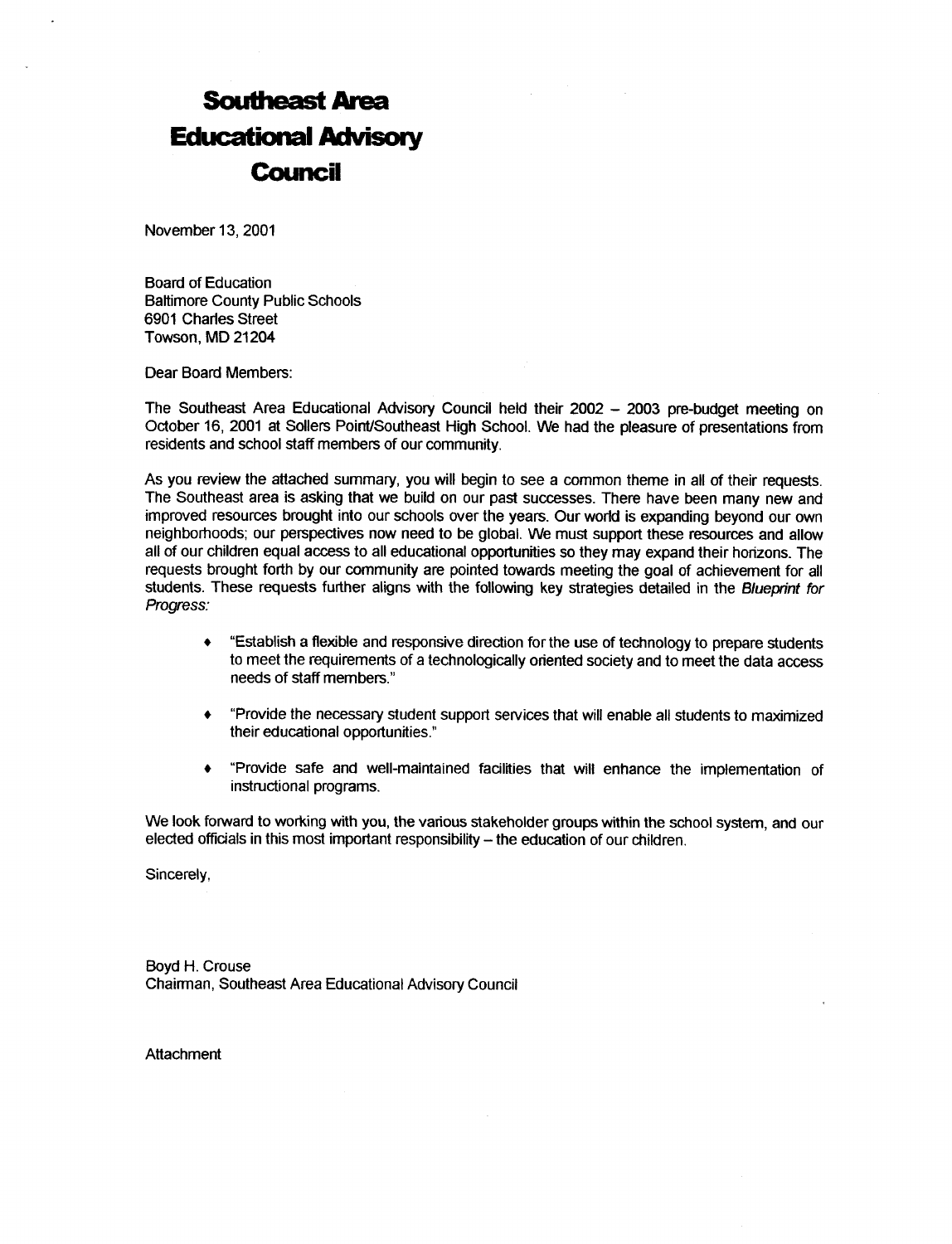Southeast Area Educational Advisory Council

# 2002 - 2003 Pre-Budget Meeting Summary

Tuesday, October 16, 2001

# Fred Ludwig - Career & Technology Educational Advisory Council

- $\triangleright$  Program effects 58,000 students
- **EXECUTE: Baseline Budget** 
	- " \$835,000
- Basically the same for 8 years
- $\triangleright$  Additional request: Above Baseline
	- " \$700,000
		- \$200,000 modernize computer labs  $\bullet$
		- $\bullet$  \$450,000 upgrade & replace print production and digital press equipment<br> $\bullet$  \$50,000 CISCO
		- $$50,000 CISCO$

# Joann Jackson - School Counselor

- $\triangleright$  Request: Increase in number of guidance counselors in Middle and High Schools  $-1$  per grade Arry Solar Street<br>
and Street<br>
Arry Street<br>
Arry Street<br>
Arry Street<br>
Arry Street<br>
Arry Street<br>
Arry Street<br>
Arry Street<br>
Arry Street<br>
Arry Street<br>
Arry Street<br>
Arry Street<br>
Arry Street<br>
Arry Street<br>
Arry Street<br>
Arry Str
	- $\triangleright$  Present situation High workload and uneven distribution of counselors throughout county

# Rebecca Custor - Grange PTA

- Exequest: Parent helpers<br> $\overline{A}$  in 2000 2001: Air
	- 4 in 2000 2001: Aided in Grade 1 & 2 attaining 99% in CTSB
	- 0 in  $2001 2002$
- $\triangleright$  More support needed for non-Title I schools

# Kerri Zurek – Grange PTA<br>
≻ Request: Technology S

- Request: Technology Support Staff
	- Person(s) qualified in instructional technology, technology management, staff development & support
	- " Currently responsibility of Librarian/Media Specialist
	- Optimize benefits of technology present in our schools
- Chris Steinert Grange PTA<br>  $\triangleright$  Request Full time Gifted
- **Example Follow Gifted A**<br>**EXAMPLE Full time Gifted & Talented position**  $\triangleright$  Request Full time Gifted & Talented position
	- Provide support to students on all levels of achievement

### Beverly Childress - Grange PTA  $\mathcal{L}_{\mathcal{P}}$

- Request: Expedite replacement of building doors and windows
- " Complete all aspects of current renovations<br>"Safety factor
	- Safety factor
	- Adverse effect on climate control systems
- Request: Additional counselor or counselor "aide" needed in light of 9/11/01  $\prec$

## Marilyn Healy - Baltimore County Schools Nurses Association<br>> Request: Additional Health Assistant time ❖

- Request: Additional Health Assistant time
- Repeat of  $2001 2002$  request
- Needs assessment being completed to be presented to Board of Education
- Cited numbers to support position

### Anne Werps - Media Specialist<br>> Request: Library Staffing  $\mathcal{L}_{\mathcal{D}}$

- Request: Library Staffing
	- Library/Media Specialist staffing to meet Maryland State Department of Education Standards for School Library Media Programs